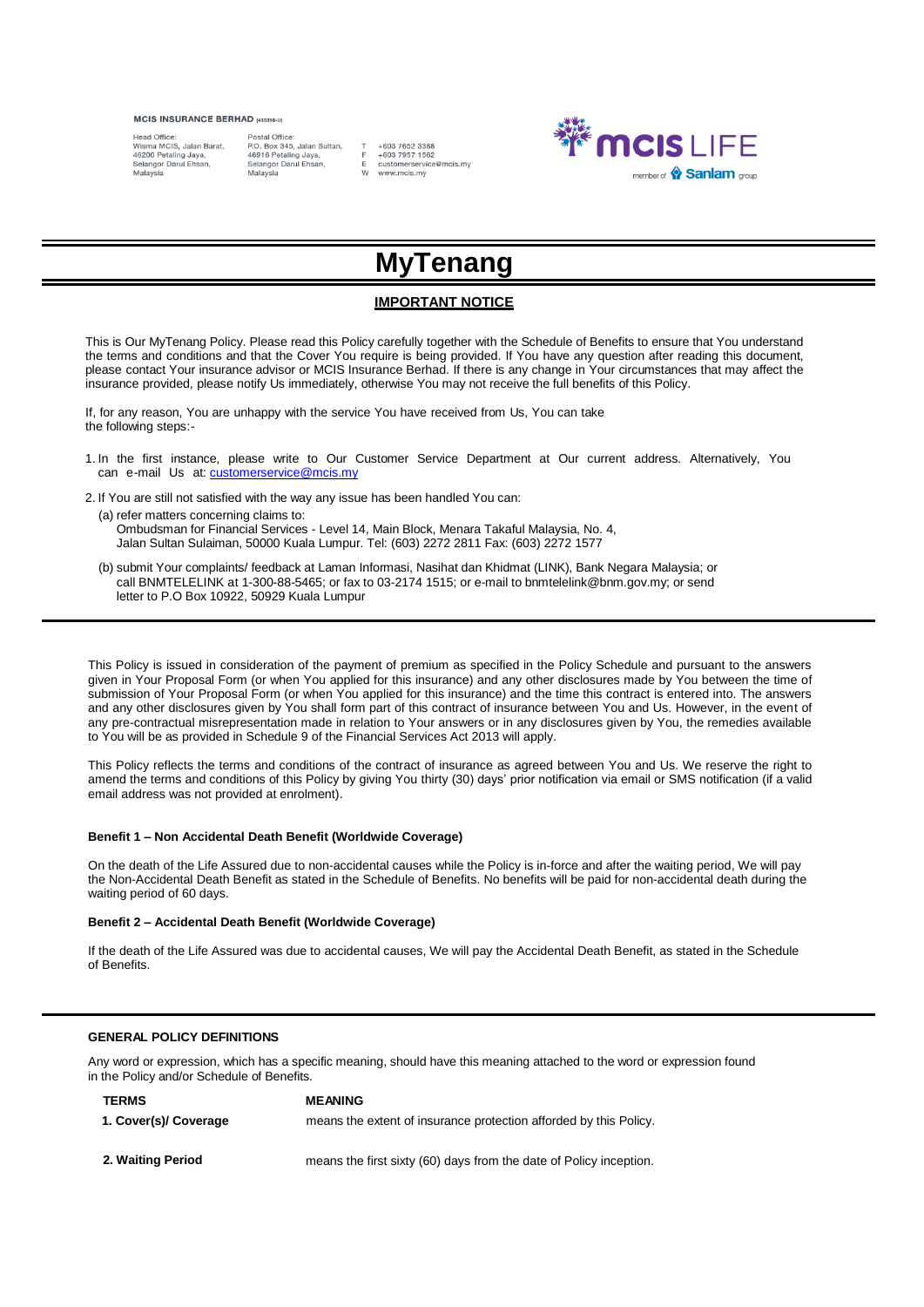Postal Office:<br>P.O. Box 345, Jalan Sultan,<br>46916 Petaling Jaya, Head Office:<br>Wisma MCIS, Jalan Barat, 46200 Petaling Java. Selangor Darul Ehsan, Selangor Darul Ehsan,<br>Malaysia Malaysia

+603 7652 3388 +603 7957 1562 customerservice@mcis.my  $M$ www.mcis.mv



| 3. Grace Period                                | means an additional period of time after the due date of premium during which payment may be made<br>without penalty while keeping the policy in force                                                                                                                                                                                                                                                                                                                                                                                                                               |
|------------------------------------------------|--------------------------------------------------------------------------------------------------------------------------------------------------------------------------------------------------------------------------------------------------------------------------------------------------------------------------------------------------------------------------------------------------------------------------------------------------------------------------------------------------------------------------------------------------------------------------------------|
| 4. Policy                                      | This document is considered the policy.                                                                                                                                                                                                                                                                                                                                                                                                                                                                                                                                              |
| 5. Premium                                     | means the specified amount of payment required periodically by Us to provide Coverage under this Policy<br>for the Benefits specified in the Schedule of Benefits.                                                                                                                                                                                                                                                                                                                                                                                                                   |
| 6. Schedule of Benefits                        | means the list of Benefits and Sum Insured.                                                                                                                                                                                                                                                                                                                                                                                                                                                                                                                                          |
| 7. Sum Insured                                 | means the amount specified against each of the Benefits as stipulated in the Schedule of Benefits which<br>is the maximum amount We will pay in the event of claim(s).                                                                                                                                                                                                                                                                                                                                                                                                               |
| 8. Unlawful Act                                | refers to any act which is an offence or prohibited by the law or rules of the geographical area in which<br>the act is committed. Unlawful act includes but is not limited to driving motorised vehicle without<br>appropriate valid license, exceeding any stipulated speed limit, driving whilst under the influence of<br>alcohol and generally any non-conformance or breach of the Road Transport Act 1987 or any applicable<br>laws and regulations. Unlawful act also includes any participation in or acting as an accessory to any<br>crime or attempted crime or offence. |
| 9. We/Us/Our                                   | means MCIS Insurance Berhad.                                                                                                                                                                                                                                                                                                                                                                                                                                                                                                                                                         |
| 10. You/Your/Yourself/Insured/<br>Policyholder | means the person(s) named as the Policyholder in the Policy Schedule and to whom this Policy is issued<br>to provide Cover for.                                                                                                                                                                                                                                                                                                                                                                                                                                                      |

## **WHAT IS NOT COVERED (these Exclusions apply throughout Your Policy)**

- 1. Any Unlawful Act or willful exposure to danger (other than in an attempt to save human life), intentional self-Injury, suicide or attempted suicide, while sane or insane.
- 2. Declared or undeclared war or any act thereof, invasion, act of foreign enemy, hostilities, civil war, rebellion, revolution, insurrection, exercise of military or Usurped power.
- 3. Riot and civil commotion where You are actively participating.
- 4. Death due to non-accidental causes that occurs within the waiting period of sixty (60) days. The waiting period does not apply upon the renewal of the policy.

# **GENERAL CONDITIONS**

# **1. Condition Precedent to Liability**

The due observance and fulfillment of the terms provisions conditions and Endorsements of this Policy in so far as they relate to anything to be done or complied with by the Insured and the truth of the statements and answers in the said Proposal shall be conditions precedent to any liability of the Company to make any payment under this Policy.

#### **2. Misstatement of Age**

This Policy is issued at the age shown on the Policy Schedule which is the Life Assured's age at next birthday. If the age or gender was misstated in the Proposal Form, the amount payable and every benefit accruing under the Policy shall be adjusted on the basis of the correct age and gender. If the Life Assured is not eligible for insurance at the correct age, the Company shall refund the premium paid (if any) on this Policy to You. The proof of age of the Life Assured shall be required prior to payment of any benefits under this Policy.

## **3. Premium payment method**

The following facilities are available for payment of premium<br>i. Perlindungan Tenang Voucher (for the first year)

- i. Perlindungan Tenang Voucher (for the first year)
- Savings/Current Account (for renewals)
- iii. Credit/Debit Card (for renewals)

## **4. Obligation for premium payment**

Payment - Premiums are to be paid within the grace period. Failure to pay the premium within the grace period will result in termination of policy.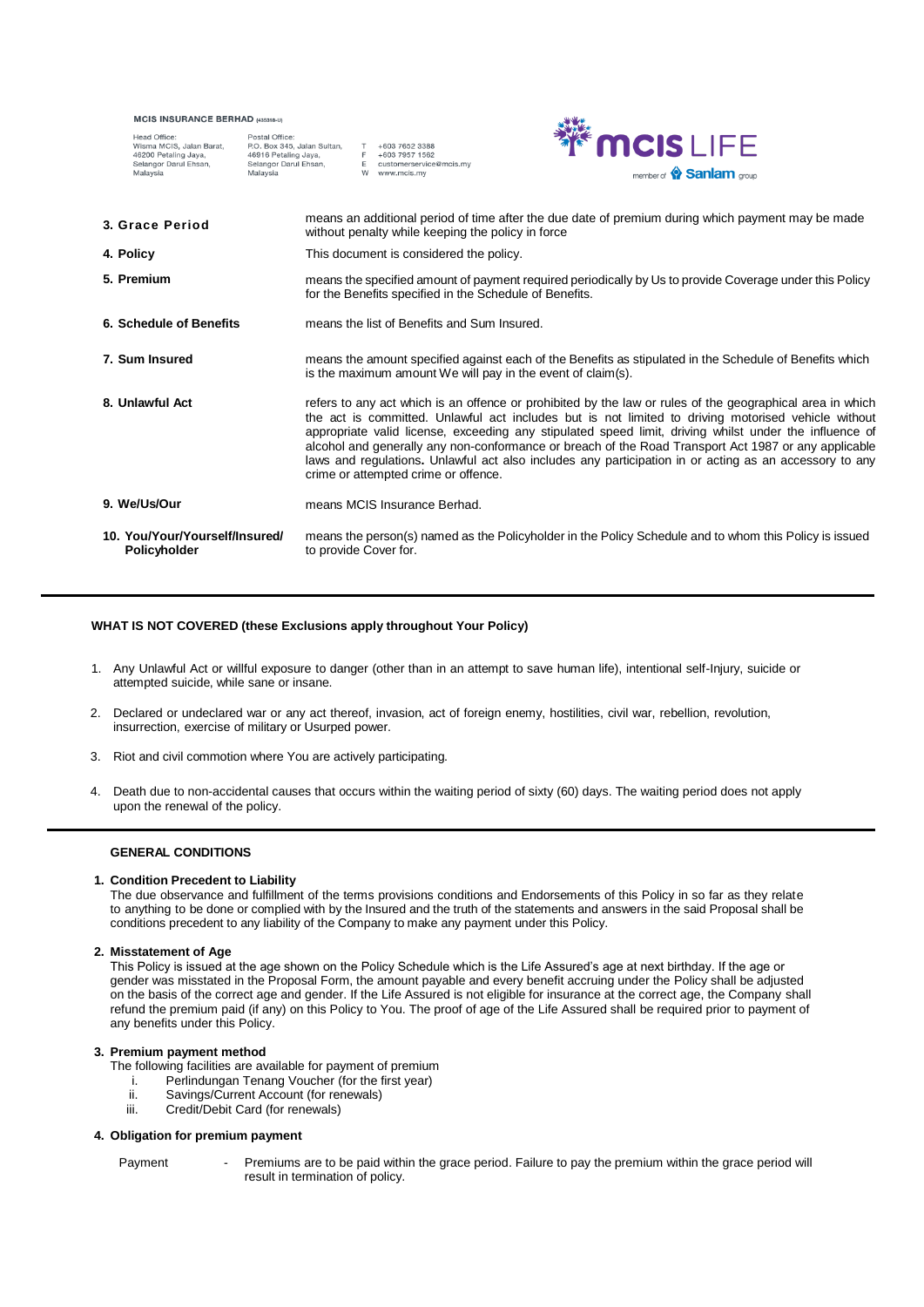Head Office:<br>Wisma MCIS, Jalan Barat, 46200 Petaling Java. Selangor Darul Ehsan, Malaysia

Postal Office:<br>P.O. Box 345, Jalan Sultan,<br>46916 Petaling Jaya, Selangor Darul Ehsan, Malaysia

+603 7652 3388 +603 7957 1562 customerservice@mcis.my  $M$ www.mcis.my



# **5. The Nominee**

The policy has a provision for You to appoint nominee(s) persons to receive the policy monies at the time of applying for life assurance or after the Policy is issued. The link to provide nomination will be provided together with this e-policy via email (if a valid email address was provided at enrolment).

# **6. Fraud**

You must not act in a fraudulent manner. If You, or anyone acting for You, makes a claim under the Policy knowing the claim to be false or fraudulently inflated in any respect or if any Loss is caused by Your willful act or with Your cooperation We will not pay the claim and all Cover under the Policy will be forfeited.

## **7. Cancellation**

We may cancel the Policy by sending 7 days notice by registered letter to You at Your last known address and We will return any proportionate part of the Premium in respect of the unexpired Period of Insurance provided no claims have been made. You may cancel the Policy by giving a written notice to MCIS Insurance Berhad but please be informed there is no surrender value for this product.

## **8. Payment of Benefits**

Any benefits payable under this Policy will be paid to the nominee(s) named by You or to Your legal personal representative upon Your death. Payment will be remitted to your nominee(s) bank account.

## **9. Change of Address**

In order for Us to update You with the necessary changes of important information or to send You the renewal notices or any Policy related matters, it is requested that You keep Us informed of Your current correspondence address as well as the current address of the nominee(s).

## **10. Duplication of Cover**

You are only eligible for one Cover under this policy in any one Period of Insurance. In the event of dual or multiple Cover purchased for the same risk, We reserve the right to pay for claims under any one of the policies and forthwith cancel and refund to You the premium(s) paid in respect of the remaining policy(ies).

# **11. Free-Look Period**

If for any reason whatsoever the Insured Person shall decide not to take up the Policy, the Insured Person may do so by notifying Us within fifteen (15) days from the date of Policy inception. We will cancel the policy and the Perlindungan Tenang voucher can be re-used for another Perlindungan Tenang plan.

# **12. Claims Notification**

If any event happens which may give rise to a claim, the following documents must be provided to MCIS Insurance Berhad via email or by submitting documents through its branches or representatives:

- Death Claims Form
- Death Certificate
- Life Assured's NRIC copy
- Police Report (for Accidental Death)
- Nominee's NRIC copy
- E-payment Application Form (with nominee's details)

The Death Claims Form & E-Payment Application Form can be obtained from [https://www.mcis.my/Customer-Care/Download-](https://www.mcis.my/Customer-Care/Download-Forms)[Forms](https://www.mcis.my/Customer-Care/Download-Forms)

Claims will be assessed and paid to the beneficiary within 5 working days of receiving complete documentation. To check on the claim status, please contact MCIS Insurance Berhad:

- Email : [customerservice@mcis.my](mailto:customerservice@mcis.my)
	- Hotline :  $\overline{03\cdot 7652\,3388}$  [Monday to Friday 8:30am to 5:30pm (Excluding public holidays)]

## **13. Renewal**

If the Insured reaches the age of 65 next birthday during the Period of Insurance, this Policy will not be renewable at the end of that period.

Policy will be renewable as long as premium is paid, unless the Policy has been cancelled as per condition 7.

You will be informed of the renewal premium becoming due via email or SMS notification, at least thirty (30) days prior to the renewal premium due date.

## **14. Premium rates**

Premium amounts are not guaranteed and we reserve the rights to revise the premium payable by giving a thirty (30) days' prior notice, via email or SMS notification (if a valid email address was not provided at enrolment).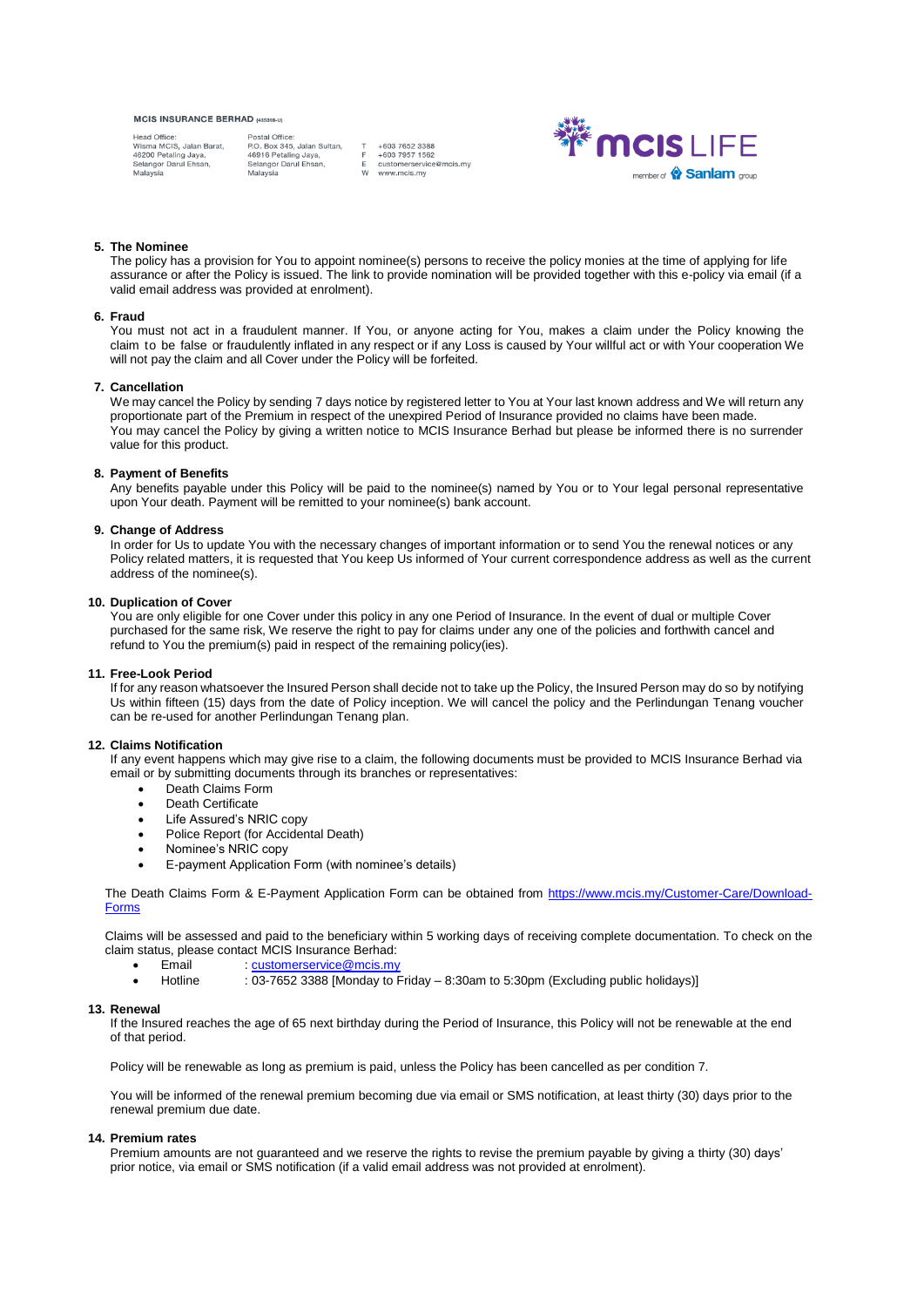| пеач опсе.               |
|--------------------------|
| Wisma MCIS, Jalan Barat, |
| 46200 Petaling Jaya,     |
| Selangor Darul Ehsan,    |
| Malaysia                 |
|                          |



# **15. Policy alteration**

and the main

No changes on Basic Sum Assured or Premium Payment Frequency are allowed for the existing policy. A new policy will need to be issued for any changes in Basic Sum Assured or Premium Payment Frequency.

# **16. Grace Period**

A grace period of thirty (30) days from its due date will be allowed, during which period this Policy shall remain in-force. If any premium remains unpaid at the end of its grace period, the Policy shall lapse.

## **17. Non-Participating Policy**

This policy does not participate in the profits of MCIS Insurance Berhad.

# **Schedule of Benefits/Premium**

| Plan | Annual      | <b>Basic Sum Assured</b> | Non-Accidental Death | <b>Accidental Death</b> |
|------|-------------|--------------------------|----------------------|-------------------------|
|      | Premium     |                          | <b>Benefit</b>       | <b>Benefit</b>          |
|      | <b>RM50</b> | RM5.000                  | RM5.000              | RM25.000                |
| P    | <b>RM75</b> | RM10.000                 | RM10.000             | RM30.000                |

# **This policy covers:**

| <b>Non-Accidental Death Benefit</b> | 100% of the Basic Sum Assured payable, upon death of the life<br>assured due to non-accidental causes (subject to the waiting<br>period of 60 days). |  |  |
|-------------------------------------|------------------------------------------------------------------------------------------------------------------------------------------------------|--|--|
| <b>Accidental Death Benefit</b>     | Benefit payable upon death of the life assured due to accidental<br>causes as per the table above.                                                   |  |  |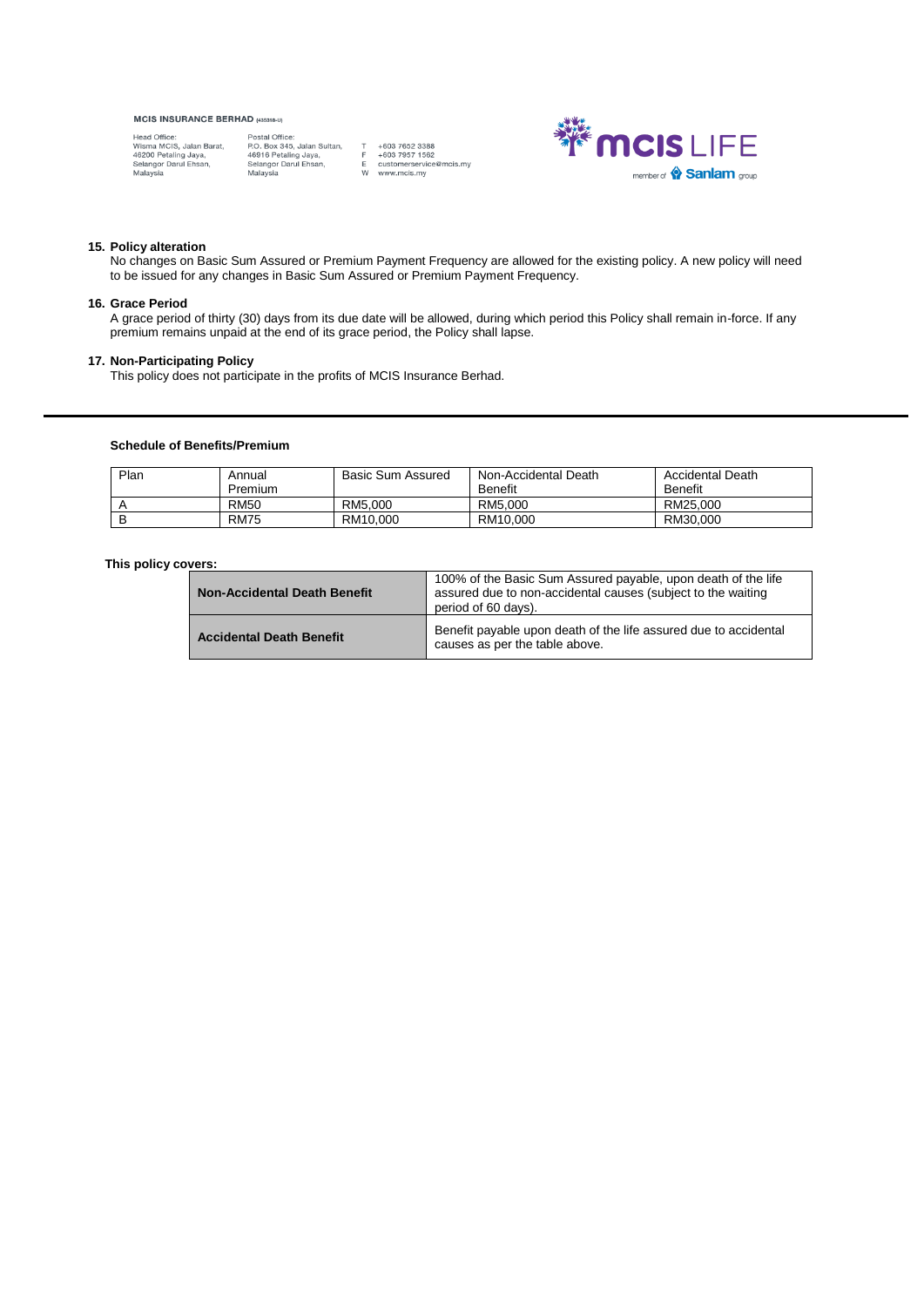Head Office:<br>Wisma MCIS, Jalan Barat, 46200 Petaling Java. Selangor Darul Ehsan, Malaysia

Postal Office:<br>P.O. Box 345, Jalan Sultan,<br>46916 Petaling Jaya, Selangor Darul Ehsan, Malaysia

+603 7652 3388 +603 7957 1562 customerservice@mcis.my  $M$ www.mcis.my



# **MyTenang**

# **NOTIS PENTING**

Polisi ini merupakan Polisi MyTenang Kami. Sila baca Polisi ini dengan teliti bersama Jadual Manfaat untuk memastikan Anda memahami terma dan syarat dan bahawa Perlindungan yang Anda perlu disediakan. Jika Anda mempunyai apa-apa soalan selepas membaca dokumen ini, sila hubungi penasihat insurans Anda atau MCIS Insurance Berhad. Jika terdapat apa-apa perubahan dalam keadaan Anda yang mungkin mempengaruhi insurans yang disediakan, sila maklumkan kepada Kami dengan serta-merta, jika tidak Anda mungkin tidak mendapat manfaat penuh Polisi ini.

Jika, atas apa jua sebab, Anda tidak puas hati dengan perkhidmatan yang Anda terima daripada Kami, Anda boleh mengambil langkah-langkah berikut:-

- 1. Pertama sekali, Anda boleh menulis surat kepada Jabatan Perkhidmatan Pelanggan di alamat semasa Kami. Selain daripada itu, Anda boleh menghantar e-mel kepada Kami di[: customerservice@mcis.my](mailto:customerservice@mcis.my)
- 2. Jika Anda masih tidak berpuas hati dengan cara sebarang isu dikendalikan, Anda boleh: (a) merujuk perkara berkaitan tuntutan kepada: Ombudsman Perkhidmatan Kewangan - Aras 14, Blok Utama, Menara Takaful Malaysia, No. 4, Jalan Sultan Sulaiman, 50000 Kuala Lumpur. Tel: (603) 2272 2811 Faks: (603) 2272 1577
	- (b) mengemukakan aduan / maklum balas anda di Laman Informasi, Nasihat dan Khidmat (LINK), Bank Negara Malaysia; atau telefon BNMTELELINK di 1-300-88-5465; atau faks ke 03-2174 1515; atau e-mel ke bnmtelelink@bnm.gov.my; atau hantar surat ke peti surat 10922, 50929 Kuala Lumpur

Polisi ini dikeluarkan sebagai pertimbangan untuk pembayaran premium seperti yang dinyatakan di dalam Jadual Polisi dan menurut jawapan yang diberikan di dalam Borang Cadangan Anda (atau apabila Anda memohon untuk insurans ini) dan sebarang pendedahan lain yang Anda buat antara masa penghantaran Borang Cadangan Anda (atau apabila Anda memohon untuk insurans ini) dan masa kontrak ini dibuat. Jawapan dan sebarang pendedahan lain yang Anda berikan hendaklah membentuk sebahagian daripada kontrak insurans antara Anda dan Kami. Bagaimanapun, sekiranya berlaku salah nyata prakontrak yang dibuat berhubung dengan jawapan Anda atau dalam sebarang pendedahan yang Anda berikan, remedi untuk Anda seperti yang diperuntukkan di dalam Jadual 9, Akta Perkhidmatan Kewangan 2013 akan diguna pakai.

Polisi ini mewakili terma dan syarat kontrak insurans seperti yang dipersetujui antara Anda dan Kami. Kami berhak untuk meminda terma dan syarat Polisi ini dengan memberikan notis tiga puluh (30) hari kepada Anda terlebih dahulu menerusi e-mel atau pemberitahuan SMS (jika alamat e-mel sah tidak diberikan semasa pendaftaran).

# **Manfaat 1 – Manfaat Kematian Bukan Akibat Kemalangan (Perlindungan Sedunia)**

Jika berlaku kematian Hayat Diinsuranskan bukan akibat kemalangan semasa Polisi berkuat kuasa dan selepas tempoh menunggu, Kami akan membayar Manfaat Kematian Bukan Akibat Kemalangan seperti yang dinyatakan di dalam Jadual Manfaat. Tiada manfaat akan dibayar bagi kematian bukan akibat kemalangan dalam tempoh menunggu 60 hari.

## **Manfaat 2 – Manfaat Kematian Akibat Kemalangan (Perlindungan Sedunia)**

Jika kematian Hayat Diinsuranskan akibat kemalangan, Kami akan membayar Manfaat Kematian Akibat Kemalangan, seperti yang dinyatakan di dalam Jadual Manfaat.

# **DEFINISI POLISI AM**

Mana-mana perkataan atau pernyataan yang mempunyai maksud khusus, hendaklah membawa maksud yang diberikan kepada perkataan atau pernyataan yang ditemui di dalam Polisi dan/atau Jadual Manfaat.

**ISTILAH MAKSUD**

 **1. Perlindungan/Liputan** Bermaksud sejauh mana perlindungan insurans diberikan di bawah Polisi ini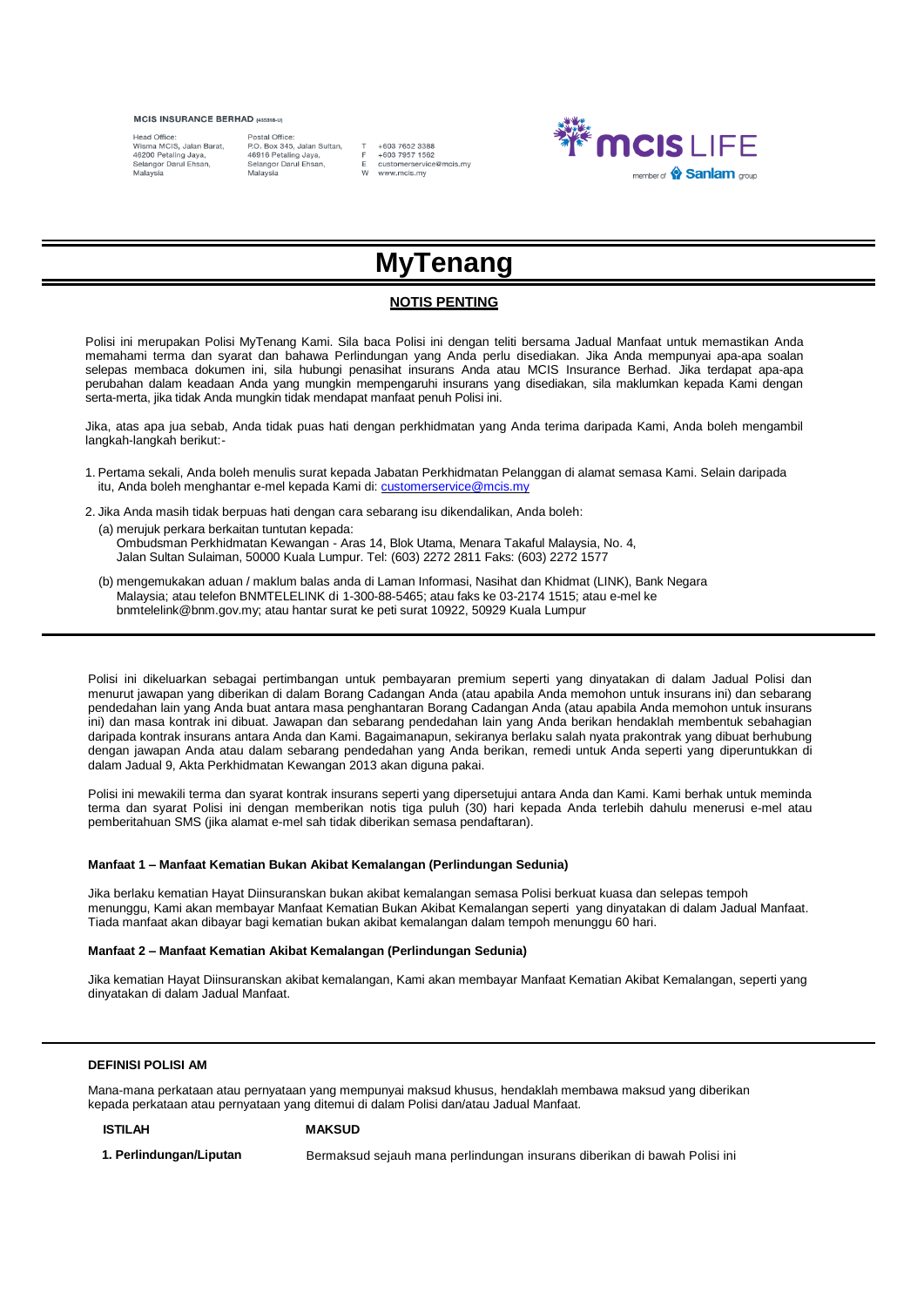Selangor Darul Ehsan,

Malaysia

Head Office:<br>Wisma MCIS, Jalan Barat,<br>46200 Petaling Jaya, Selangor Darul Ehsan, Malaysia

Postal Office:<br>P.O. Box 345, Jalan Sultan,<br>46916 Petaling Jaya, +603 7652 3388 +603 7957 1562 customerservice@mcis.my  $M$ www.mcis.mv



| 2. Tempoh Menunggu                                      | Bermaksud enam puluh (60) hari pertama dari tarikh permulaan Polisi.                                                                                                                                                                                                                                                                                                                                                                                                                                                                                                                                                                                                                                                                                                   |
|---------------------------------------------------------|------------------------------------------------------------------------------------------------------------------------------------------------------------------------------------------------------------------------------------------------------------------------------------------------------------------------------------------------------------------------------------------------------------------------------------------------------------------------------------------------------------------------------------------------------------------------------------------------------------------------------------------------------------------------------------------------------------------------------------------------------------------------|
| 3. Tempoh Tangguh                                       | Bermaksud jangka masa tambahan selepas tarikh kena bayar premium di mana bayaran boleh dibuat<br>tanpa sebarang denda sambil memastikan polisi terus berkuat kuasa                                                                                                                                                                                                                                                                                                                                                                                                                                                                                                                                                                                                     |
| 4. Polisi                                               | Dokumen ini dianggap sebagai polisi.                                                                                                                                                                                                                                                                                                                                                                                                                                                                                                                                                                                                                                                                                                                                   |
| 5. Premium                                              | bermaksud jumlah bayaran khusus yang diperlukan secara berkala oleh Kami untuk memberikan<br>Perlindungan di bawah Polisi ini bagi Manfaat yang dinyatakan di dalam Jadual Manfaat.                                                                                                                                                                                                                                                                                                                                                                                                                                                                                                                                                                                    |
| 6. Jadual Manfaat                                       | bermaksud senarai Manfaat dan Jumlah Diinsuranskan.                                                                                                                                                                                                                                                                                                                                                                                                                                                                                                                                                                                                                                                                                                                    |
| 7. Jumlah Diinsuranskan                                 | bermaksud jumlah yang ditetapkan bagi setiap Manfaat seperti yang dinyatakan di dalam Jadual<br>Manfaat yang merupakan jumlah maksimum yang Kami akan bayar sekiranya timbul tuntutan.                                                                                                                                                                                                                                                                                                                                                                                                                                                                                                                                                                                 |
| 8. Perbuatan Menyalahi Undang-<br>undang                | merujuk kepada sebarang perbuatan yang merupakan kesalahan atau yang dilarang di bawah undang-<br>undang atau peraturan kawasan geografi di mana perbuatan tersebut dilakukan. Perbuatan menyalahi<br>undang-undang tersebut termasuk tetapi tidak terhad kepada memandu kenderaan bermotor tanpa<br>lesen memandu sah, melebihi sebarang had kelajuan yang ditetapkan, memandu semasa berada di<br>bawah pengaruh alkohol dan umumnya sebarang ketidakpatuhan atau perlanggaran Akta Pengangkutan<br>Jalan 1987 atau mana-mana undang-undang dan peraturan yang berkuat kuasa. Perbuatan menyalahi<br>undang-undang juga termasuk sebarang penyertaan dalam atau bertindak sebagai peserta dalam apa-<br>apa jenayah atau percubaan melakukan jenayah atau kesalahan. |
| 9. Kami                                                 | bermaksud MCIS Insurance Berhad.                                                                                                                                                                                                                                                                                                                                                                                                                                                                                                                                                                                                                                                                                                                                       |
| 10. Anda/Pihak Diinsuranskan/<br><b>Pemegang Polisi</b> | bermaksud orang yang dinamakan sebagai Pemegang Polisi di dalam Jadual Polisi dan yang mana<br>Polisi ini dikeluarkan untuk memberikan Perlindungan kepadanya.                                                                                                                                                                                                                                                                                                                                                                                                                                                                                                                                                                                                         |

## **APA YANG TIDAK DILINDUNGI (Pengecualian ini berkuat kuasa di seluruh Polisi Anda)**

- 1. Sebarang Perbuatan Menyalahi Undang-Undang atau pendedahan sengaja kepada bahaya (selain daripada percubaan menyelamatkan nyawa manusia), kecederaan disengajakan, bunuh diri, percubaan bunuh diri, sama ada dalam keadaan siuman atau tidak siuman.
- 2. Peperangan diisytiharkan atau tidak diisytiharkan, atau sebarang tindakan melakukannya, penaklukan, tindakan musuh asing, permusuhan, perang saudara, pemberontakan, revolusi, kebangkitan, pelaksanaan kuasa tentera atau Rampasan Kuasa.
- 3. Rusuhan dan kekacauan awam di mana Anda memainkan peranan aktif di dalamnya.
- 4. Kematian yang bukan berpunca daripada kemalangan yang berlaku dalam tempoh menunggu (60) hari. Tempoh menunggu tidak berkuat kuasa semasa pembaharuan polisi.

# **SYARAT-SYARAT AM**

# **1. Syarat-syarat Sebelum Liabiliti Diterima**

Pematuhan dan pelaksanaan terma dan syarat dan Pengendorsan Polisi ini setakat yang berkaitan dengan apa-apa yang perlu dilakukan atau dipatuhi oleh Pihak Diinsuranskan dan kebenaran kenyataan dan jawapan di dalam Cadangan tersebut hendaklah menjadi syarat sebelum sebarang liabiliti diterima oleh Syarikat untuk membuat apa-apa bayaran di bawah Polisi ini.

## **2. Salah Nyata Umur**

Polisi ini dikeluarkan pada umur yang ditunjukkan di dalam Jadual Polisi yang merupakan umur Hayat Diinsuranskan pada hari jadi seterusnya. Jika umur atau jantina disalah nyata di dalam Borang Cadangan, jumlah perlu dibayar dan semua manfaat yang terakru di bawah Polisi akan dilaraskan mengikut umur dan jantina yang betul. Jika Hayat Diinsuranskan tidak layak untuk insurans pada umur yang betul, Syarikat akan membayar balik premium yang telah dibayar bagi Polisi ini kepada Anda. Bukti Umur Hayat Diinsuranskan diperlukan sebelum pembayaran sebarang manfaat di bawah Polisi ini.

# **3. Kaedah pembayaran premium**

Kemudahan berikut disediakan untuk pembayaran premium

- i. Baucar Perlindungan Tenang (untuk tahun pertama)
- ii. Akaun Simpanan/Semasa (untuk pembaharuan)<br>iii. Kad Kredit/Debit (untuk pembaharuan)
- Kad Kredit/Debit (untuk pembaharuan)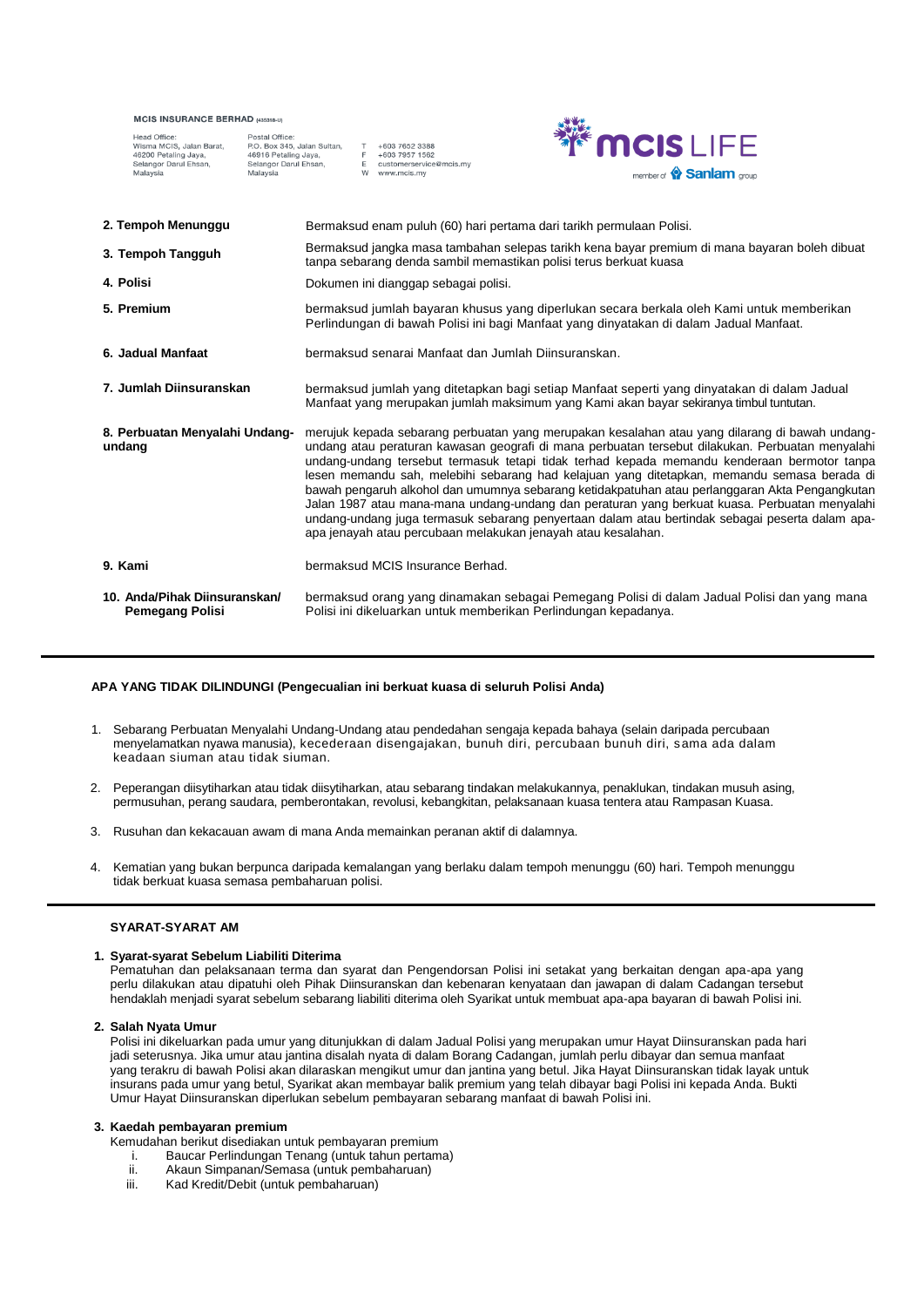Postal Office:<br>P.O. Box 345, Jalan Sultan,<br>46916 Petaling Jaya, Head Office:<br>Wisma MCIS, Jalan Barat, 46200 Petaling Java. Selangor Darul Ehsan, Selangor Darul Ehsan, Malaysia Malaysia

+603 7652 3388 +603 7957 1562 customerservice@mcis.my  $M$ www.mcis.my



# **4. Kewajipan pembayaran premium**

Pembayaran - Premium hendaklah dibayar dalam tempoh tangguh. Kegagalan membayar premium dalam tempoh tangguh akan menyebabkan penamatan polisi.

# **5. Penama**

Polisi ini mempunyai peruntukan untuk Anda mencalonkan penama(-penama) untuk menerima wang polisi semasa permohonan insurans hayat atau selepas Polisi dikeluarkan. Pautan untuk membuat penamaan akan diberikan Bersama dengan e-polisi ini menerusi e-mel (jika alamat e-mel sah diberikan semasa pendaftaran).

## **6. Penipuan**

Anda tidak boleh melakukan penipuan. Jika Anda, atau sesiapa yang bertindak bagi pihak Anda, membuat tuntutan di bawah Polisi dengan pengetahuan bahawa tuntutan tersebut palsu atau sengaja dibesarkan dengan apa jua cara atau jika sebarang Kerugian disebabkan oleh perbuatan sengaja Anda atau dengan kerjasama Anda, Kami tidak akan membayar tuntutan dan semua Perlindungan di bawah Polisi akan dibatalkan.

## **7. Pembatalan**

Kami boleh membatalkan Polisi dengan menghantar notis 7 hari melalui surat berdaftar kepada Anda di alamat terakhir Anda yang diketahui. Kami akan memulangkan mana-mana bahagian Premium yang bersekadar dengan Tempoh Insurans belum luput dengan syarat tiada tuntutan telah dibuat. Anda boleh membatalkan Polisi dengan memberikan notis bertulis kepada MCIS Insurance Berhad tetapi sila ambil perhatian bahawa produk ini tiada nilai serahan.

## **8. Pembayaran Manfaat**

Sebarang Manfaat yang perlu dibayar di bawah Polisi ini akan dibayar kepada penama yang Anda calonkan atau kepada wakil peribadi sah Anda apabila Anda meninggal dunia. Bayaran akan dipindahkan kepada akaun bank penama(-penama) anda.

## **9. Pertukaran Alamat**

Untuk membolehkan Kami memaklumkan kepada Anda perubahan maklumat penting atau menghantar kepada Anda notis pembaharuan atau apa-apa hal berkaitan Polisi, Anda diminta memaklumkan kepada Kami alamat surat-menyurat terkini Anda dan juga alamat terkini penama.

## **10. Penduaan Perlindungan**

Anda hanya layak untuk mendapatkan satu Perlindungan di bawah polisi ini dalam mana-mana satu Tempoh Insurans. Sekiranya terdapat dua atau berbilang Perlindungan yang dibeli untuk risiko yang sama, Kami berhak untuk membayar untuk tuntutan di bawah mana-mana satu polisi dan seterusnya membatalkan dan memulangkan kepada Anda premium yang telah dibayar bagi polisi lain.

# **11. Tempoh Bertenang**

Jika atas apa jua sebab, Orang Diinsuranskan membuat keputusan untuk tidak mengambil Polisi, Orang Diinsuranskan boleh berbuat demikian dengan memaklumkan kepada Kami dalam masa lima belas (15) hari dari tarikh permulaan Polisi. Kami akan membatalkan polisi dan baucar Perlindungan Tenang boleh digunakan semula untuk satu lagi pelan Perlindungan Tenang.

# **12. Pemberitahuan Tuntutan**

Jika apa-apa kejadian berlaku yang mungkin menimbulkan tuntutan, dokumen berikut mesti diserahkan kepada MCIS Insurance Berhad menerusi emel atau dengan menghantar dokumen ke cawangan atau wakilnya:

- Borang Tuntutan Kematian
- Sijil Kematian
- Salinan KP Hayat Diinsuranskan
- Laporan Polis (untuk Kematian Akibat Kemalangan)
- Salinan Kad Pengenalan Penama
- Borang Permohonan e-Bayaran (dengan butiran penama)

Borang Tuntutan Kematian & Borang Permohonan E-Bayaran boleh diperolehi daripada [https://www.mcis.my/Customer-](https://www.mcis.my/Customer-Care/Download-Forms)[Care/Download-Forms](https://www.mcis.my/Customer-Care/Download-Forms)

Tuntutan akan dinilai dan dibayar kepada penerima dalam masa 5 hari kerja selepas menerima dokumentasi lengkap. Untuk menyemak status tuntutan, sila hubungi MCIS Insurance Berhad:

- E-mel : [customerservice@mcis.my](mailto:customerservice@mcis.my)
- Talian Khas : 03-7652 3388 [Isnin hingga Jumaat 8:30pg hingga 5:30ptg (Kecuali cuti umum)]

# **13. Pembaharuan**

Jika Pihak Diinsuranskan mencapai umur 65 tahun pada hari jadi seterusnya dalam Tempoh Insurans, Polisi ini tidak boleh diperbaharui pada akhir tempoh tersebut.

Polisi boleh diperbaharui selagi premium dibayar, melainkan Polisi dibatalkan menurut syarat 7.